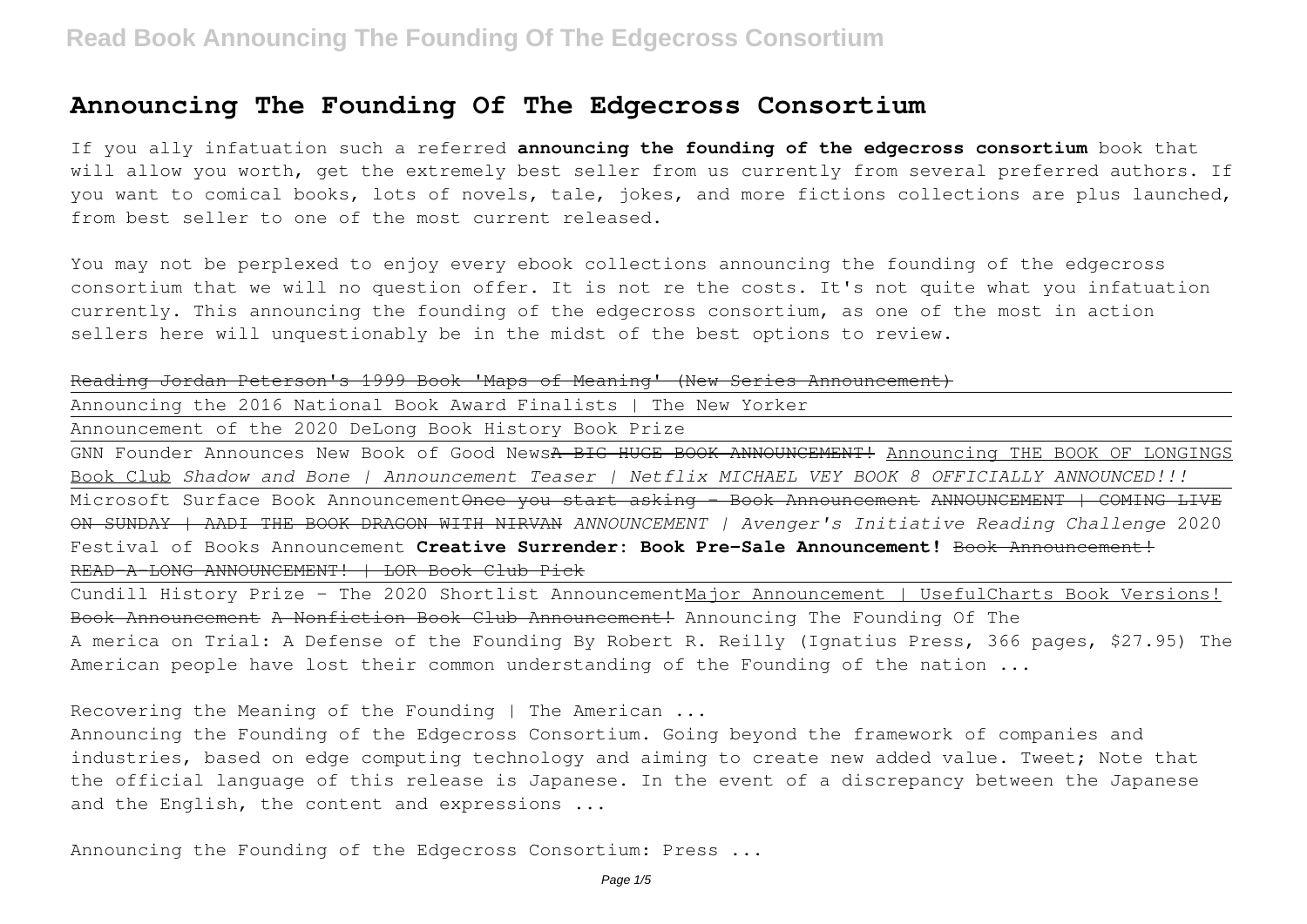The catalyst for the founding of the party was the passage of the Kansas-Nebraska Act in the spring of 1854. The law was a major change from the Missouri Compromise of three decades earlier and made it seem possible that new states in the West would come into the Union as pro-slavery states.

Founding of the Republican Party

Announcing the Founding of the Edgecross Consortium Going beyond the framework of companies and industries, based on edge computing technology and aiming to create new added value Mitsubishi Electric Corporation reached an agreement to establish the Edgecross Consortium (the

Announcing the Founding of the Edgecross Consortium

As this announcing the founding of the edgecross consortium, it ends going on swine one of the favored book announcing the founding of the edgecross consortium collections that we have. This is why you remain in the best website to see the amazing book to have.

Announcing The Founding Of The Edgecross Consortium

The Second Founding On the 150th anniversary of Reconstruction, The Atlantic presents a digital symposium on the 13th, 14th, and 15th Amendments to the Constitution, and their legacy. Read more

America's Second Founding—150 Years Later - The Atlantic

Announcing the First Members of the Oversight Board. May 06, 2020. share on Facebook. share on Twitter. Today, the impact of social media on people's lives is hard to grasp. This can often be positive. As the world lives through a global health crisis, social media has become a lifeline for helping people and communities to stay connected.

Announcing the First Members of the Oversight Board ...

Announcing Charlotte Willner as Founding Executive Director of TSPA and TSF. We are thrilled to announce that Charlotte Willner will be the founding Executive Director of the Trust & Safety Professional Association (TSPA) and its sibling organization, the Trust & Safety Foundation Project (TSF). We launched TSPA and TSF earlier this year to support the global community of professionals who develop and enforce principles and policies that define acceptable behavior online, and to improve ...

Announcing Charlotte Willner as Founding Executive ...

The religious beliefs of the Founding Fathers is one of the most widely misunderstood characteristics of early America's leaders. Today, they are usually declared to have been either deists or Christians, but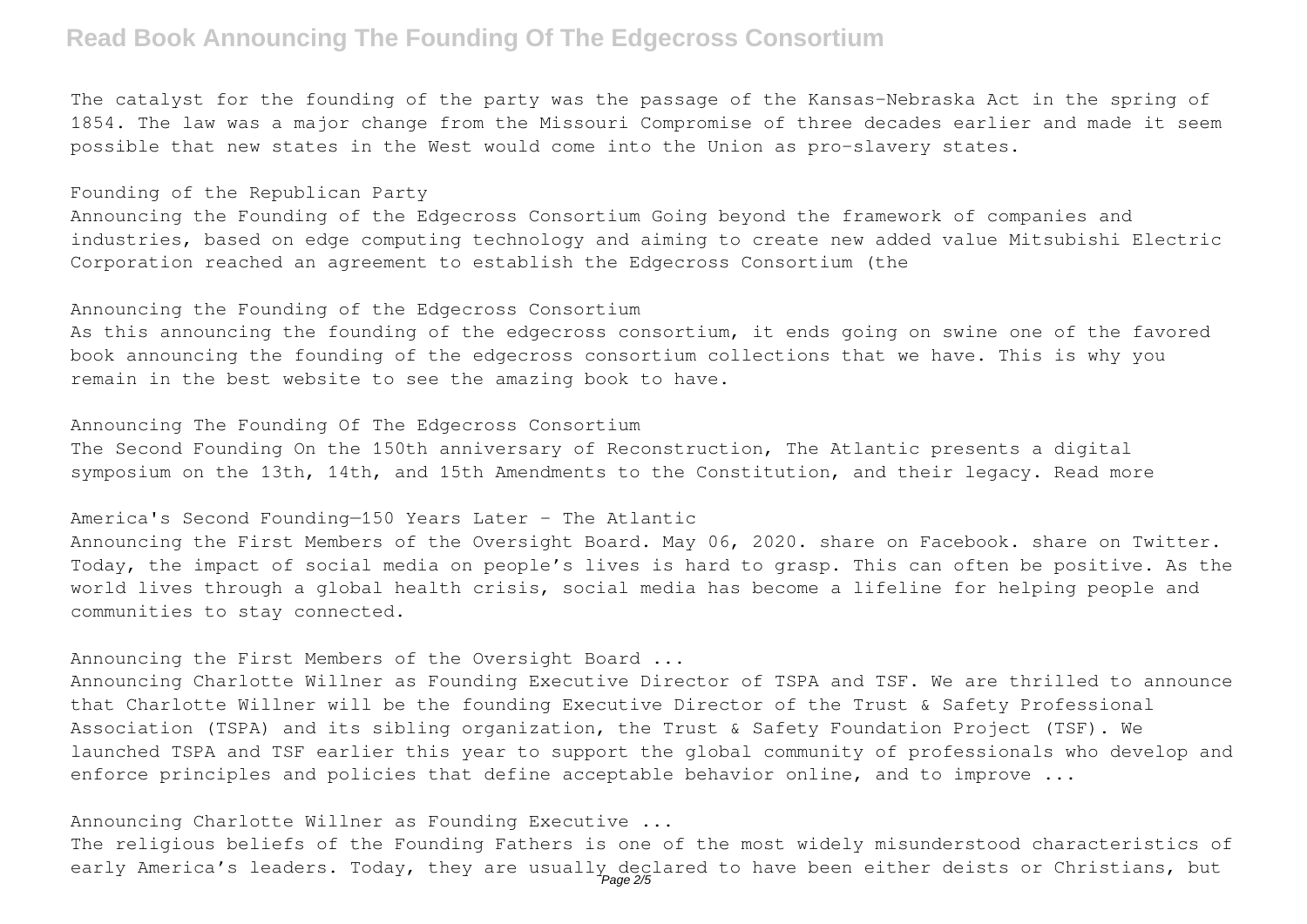in actuality, most of them were neither.

The religious beliefs of America's Founding Fathers ...

Dec 10, 2014. It's with great sadness that we announce the passing of COFCO's founder, David Einstein. David passed away on Friday, December 5, 2014 surrounded by his loving family. David was deeply loved by his family and friends and it can't put into words the loss that will be felt by his passing. In addition to his family, those of us who had the opportunity to work under him will also feel a tremendous loss.

COFCO Regrets to Announce the Passing of Founder | COFCO

Announcing the founding of WESA - the World Esports Association. After over a year of intense negotiations we are excited to announce the founding of the World Esports Association - WESA. In an effort to further professionalize esports, ESL has been working closely with some of the most renowned, industry-leading esports teams to create an open and inclusive organisation to oversee standardized tournament regulations, player representation as well as revenue sharing for teams.

Announcing the founding of WESA - the World Esports ...

New York, NY – December 9, 2019 – 2K today announced the founding of Cloud Chamber™, the newest, wholly owned game development studio under the Company's publishing label. A collective of storytellers eager to push the frontlines of interactive entertainment by making unique, entertaining and thoughtful experiences that engage the world, Cloud Chamber will build its team at two locations: 2K's San Francisco Bay Area headquarters in Novato, Calif., as well as in Montréal, Québec ...

2K Announces New Cloud Chamber Studio

Bedford: Thanksgiving Is About The Founding Of Self-Governance And A New Nation. November 18, 2020 By Tristan Justice. ... the president announced on Twitter.

Bedford: Thanksgiving Is About The Founding Of Self ...

Sens. Coons, Braun announce founding members of bipartisan Senate ALS Caucus. February 06, 2020. WASHINGTON - Today, U.S. Senators Chris Coons (D-Del.) and Mike Braun (R-Ind.) announced the founding members of the bipartisan Senate ALS Caucus: U.S. Senators Richard Blumenthal (D-Conn.), John Boozman (R-Ark.), Dick Durbin (D-Ill.), John Kennedy (R-La.), Doug Jones (D-Ala.), Lisa Murkowski (R-Alaska), Jeanne Shaheen (D-N.H.), Marsha Blackburn (R-Tenn.), Kyrsten Sinema (D-Ariz.), Tom Cotton ...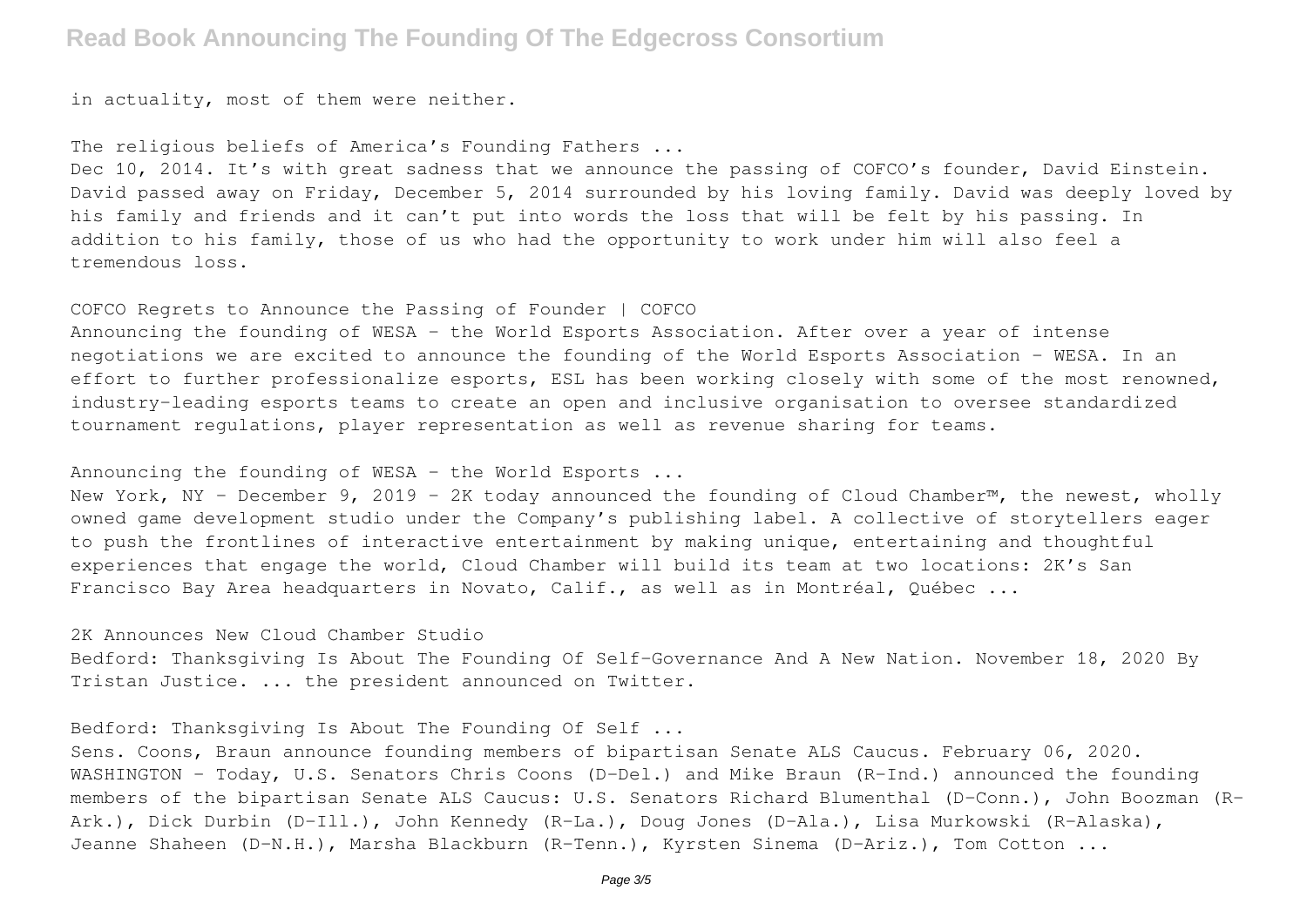Sens. Coons, Braun announce founding members of bipartisan ...

The Purge is an American media franchise centered on a series of dystopian action thriller films distributed by Universal Pictures and produced by Blumhouse Productions and Platinum Dunes, mainly created by James DeMonaco.The films present a seemingly normal, crime-free America in the near-future. But the truth is that the country is a dystopia which celebrates an annual national holiday known ...

### The Purge - Wikipedia

The Founding Fathers of the United States of Americ a were political leaders and statesmen who participated in the American Revolution by signing the United States Declaration of Independence, taking part in the American Revolutionary War, and establishing the United States Constitution. Within the large group known as the "Founding Fathers", there are two key subsets: the Signers of the Declaration of Independence (who signed the United States Declaration of Independence in 1776) and ...

### Founding Fathers Of The United States of America ...

FORT WORTH, Texas – American Airlines today announced the founding members of its Community Council. The Council, announced in June, is an important part of the airline's deepening commitment to diversity, equity and inclusion following this year's social unrest and the country's reckoning with race in America. As American works to strengthen its relationship with its Black customers, the Community Council will provide the airline with critical objective insight, perspectives and ...

Newsroom - American Airlines Announces Members of the ...

02.06.20. Sens. Coons, Braun announce founding members of bipartisan Senate ALS Caucus. U.S. Senators Chris Coons (D-Del.) and Mike Braun (R-Ind.) announced the founding members of the bipartisan Senate ALS Caucus: U.S. Senators Lisa Murkowski (R-Alaska), Richard Blumenthal (D-Conn.), John Boozman (R-Ark.), Dick Durbin (D-Ill.), John Kennedy (R-La.), Doug Jones (D-Ala.), Jeanne Shaheen (D-N.H.), Marsha Blackburn (R-Tenn.), Kyrsten Sinema (D-Ariz.), Tom Cotton (R-Ark.), Sheldon Whitehouse (D-R.I.

Sens. Coons, Braun announce founding members of bipartisan ...

09/28/2020. 8:55 am. On July 29 The Roots took to Twitter to announce the death of one of the founding members of the group, Malik Abdul Baset. Baset has passed at age 47. We regretfully inform ...